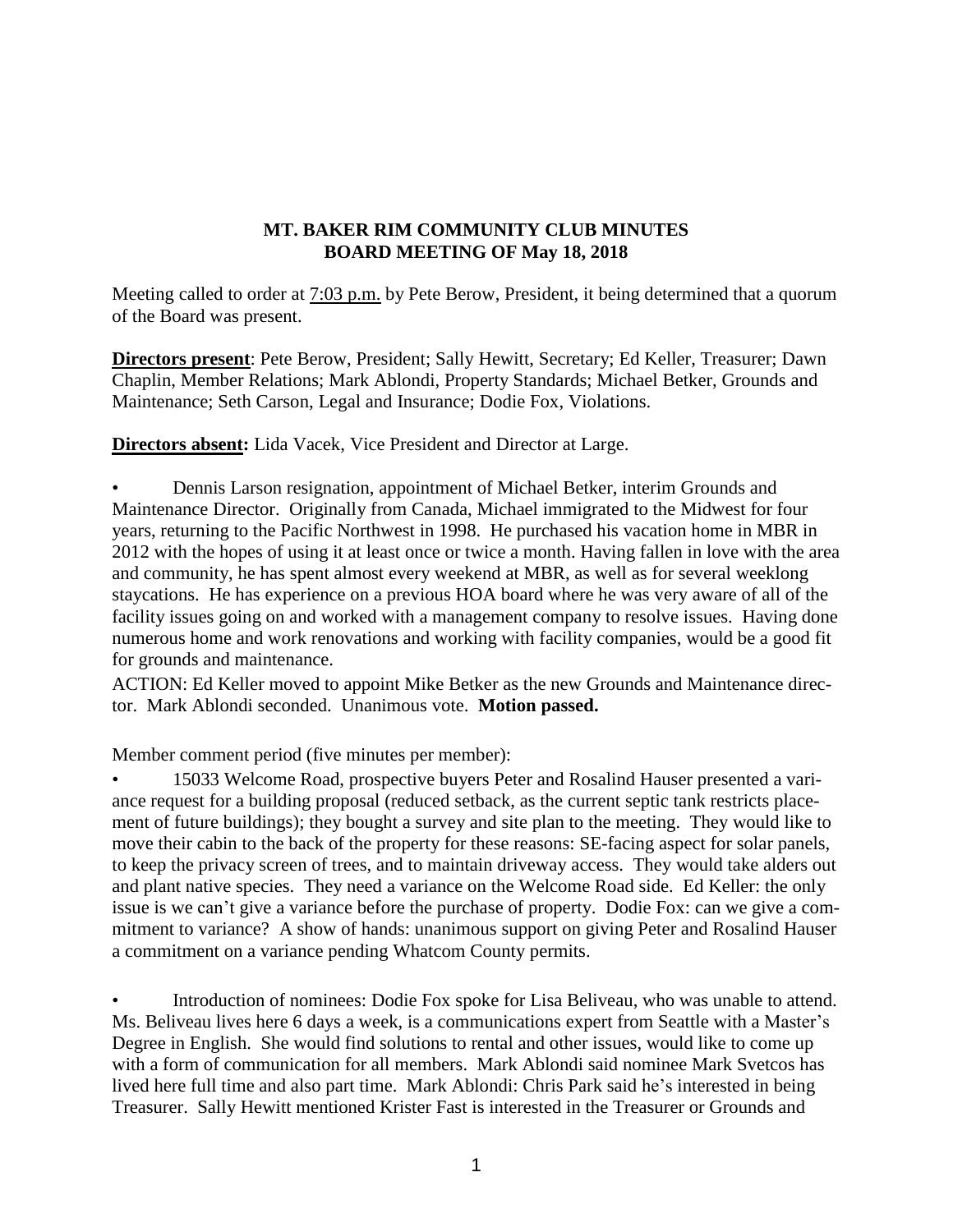Maintenance positions. Dodie Fox announced she will not be stepping down, but will continue on as Violations Director. Ed Keller said he has been asked to run again and Sally Hewitt has also been asked to run again. Ed: we'll post the nominee bios on the website. The ballot will be handed out at the AGM. We now have 8 nominees for 5 openings. A big thanks to Mark, Dawn, Ed, and Dodie for their work on recruiting nominees.

### **1. Approval of April 20, 2018 Board Meeting Minutes**

ACTION: Discussion of minutes. Ed Keller moved to approve the April 20, 2018, Board meeting minutes. Seconded by Dawn Chaplin. Unanimous vote. **Motion passed.** Minutes approved.

## **2. Correspondence**

*The Member-to-Board Report is on file with the final copy of May minutes in the MBR office.*

•21006 owners emailed concerns about the removal of committees and asked if they can mail in their vote. Dodie Fox said they called her and will be emailing their proxy to her.

•13007 owner appealing \$1,000 fine for renting without submitting forms, claims only family has stayed at cabin and family members posted reviews on Airbnb and VRBO. Dodie Fox recommends the fine stay. There were 12 postings and we fined her for 8. It would have been a lot more money if we'd charged per incident. ACTION: Dodie Fox moved that we keep the fine for 13007 at \$1,000. Dawn Chaplin seconded. Unanimous vote. **Motion passed.**

•11022 would like to bring up concerns about herbicide use and dog feces at the AGM. Our caretakers don't use chemical herbicides in MBR. We can ask for voluntary compliance on herbicides/Roundup and will publish an article about herbicides/Roundup in Baker Bits.

# **3. Directors**' **Reports**

*Directors' reports as submitted are on file with the May minutes. Additional comments are recorded here:*

a. President

No report.

b. Secretary

We're pretty much on schedule now with the AGM preparations. Baker Bits is out and we're just waiting on nominees and their bios, which we'll post online. Thanks to Ed, Angela, and Christy for lots of hard work getting the packet out to members and to Christy for posting the packet online.

c. Treasurer

Ed Keller reported: Revenue is still trending above 2017 levels and there was just over \$12,000.00 in unpaid dues and fees outstanding on April 30th. By May 5th that amount had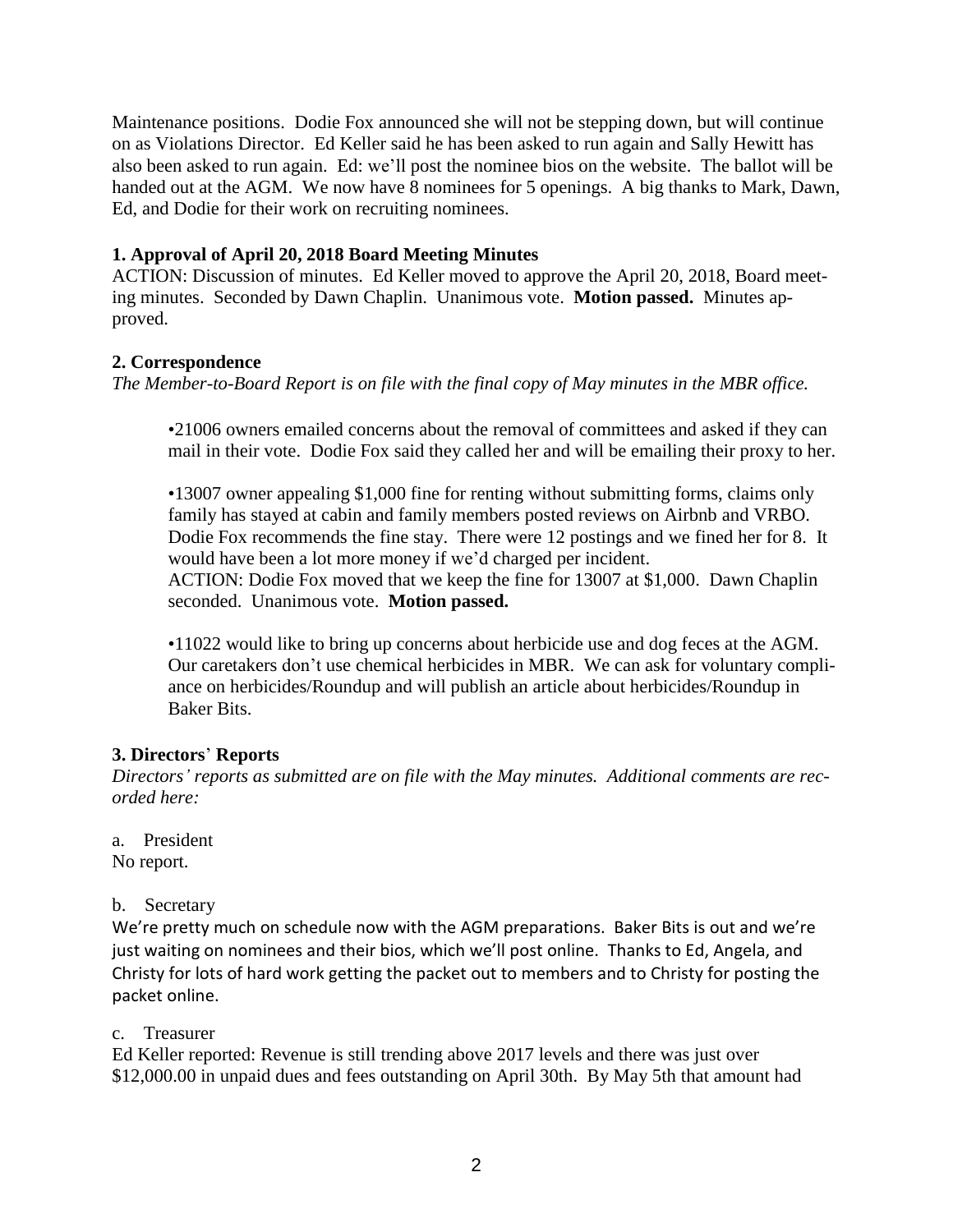dropped to just under \$9,000.00 and today is under \$2,700. Final-notice letter before placing a lien got responses and payments from all but one member. Only one lien was filed this year.

Expenses are currently in line with our overall budget with minor variations caused by seasonal requirements. Overall spending is at 30.6% of our annual budget after 33.3% of the year completed.

The defibrillator was purchased at a cost of \$1,426.79 and expensed  $\frac{1}{2}$  to pool and  $\frac{1}{2}$  to clubhouse. It does not reach the threshold for capitalization.

I am recommending a seasonal reduction in Office Hours Open for Members:

Thursdays 10 a.m. to 5 p.m.

Fridays 10 a.m. to 6 p.m.

Saturdays 9 a.m. to 5 p.m.

With 2 staff members in the office, separate lunch hours would keep the office open without a lunch closure giving the same amount of time for service. Work hours would be reduced to 7 hours on Thursday. Friday and Saturday would remain as 8-hour work days. I believe this will provide adequate hours of operation for the late spring to fall season.

d. Legal and Insurance No report.

e. Grounds and Maintenance No report.

f. Property Standards No report.

g. Violations Dodie Fox reported: 02/01/2018 Lot 18019: 3 renters parked on road — Warning letter sent

02/11/18 Lot 14001: Storage of utility trailer — Fined \$100

02/12/18 Lot 22008: Renters parking on street — 30-day compliance request sent

02/12/18 Lot 22008: Unlicensed vehicle and boat parked on property — 30-day compliance request sent

02/25/18 Lot 11061: Renters parking on road during snow — Warning letter sent

02/25/18 Lot 16039: Renters parking on road during snow — Warning letter sent

03/16/18 Lot 15028: Renting cabin on Airbnb, failure to submit required paperwork — \$200 fine assessed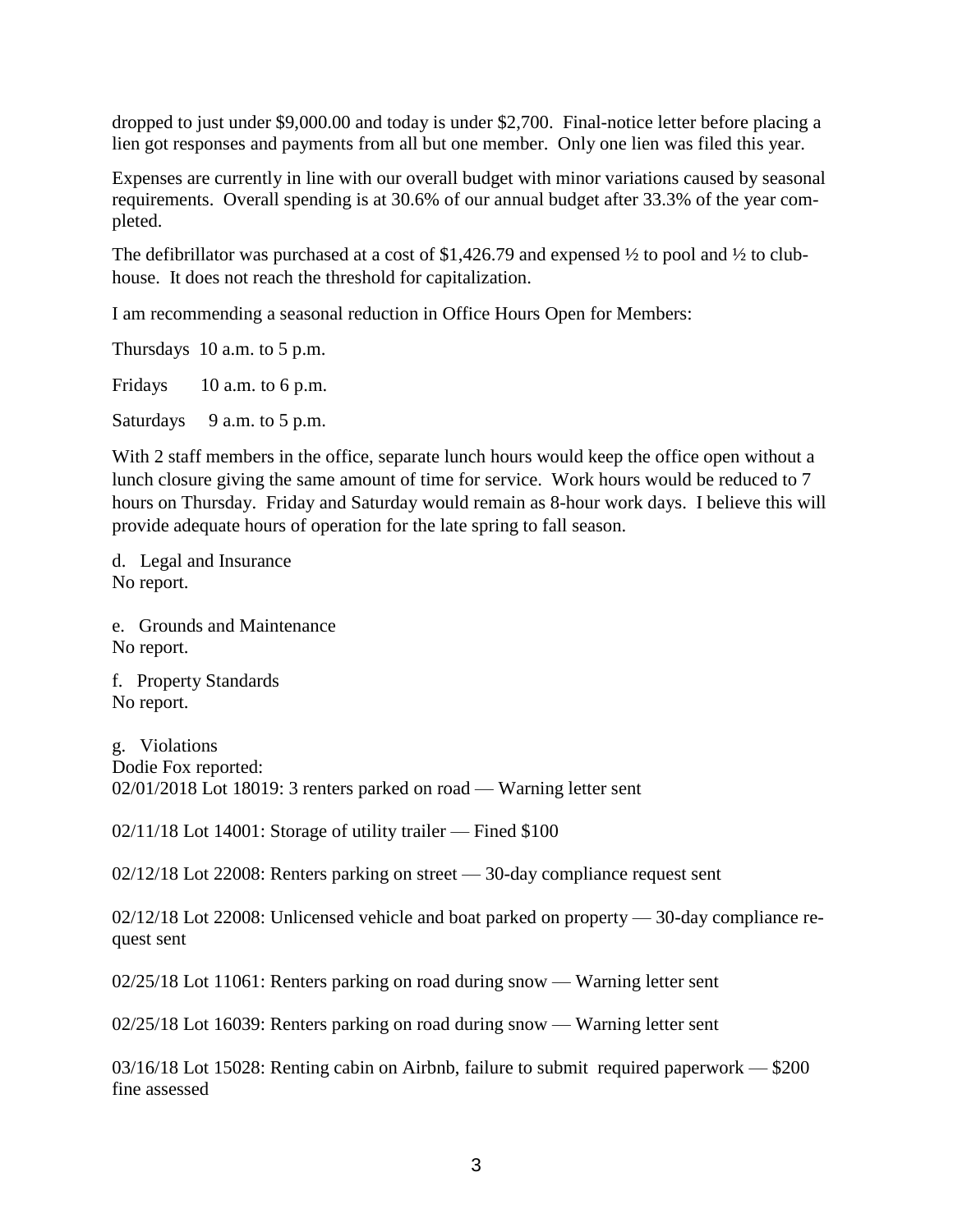03/16/18 Lot 18029: Renting on VRBO, second fined offense — \$800 fine

03/16/18 Lot 18028: Fined for renting without rental gate keys, second fined offense — Fined \$400

04/10/18 Lot 12028: Clearing without permit — Fined \$675

05/08/18 Lot 14062: Unpaid dues after 5/01/18 — Fined \$350

05/10/18 Lot 13007: Renting without submitting required forms or fees, multiple offenses — Fined \$1,000

05/11/18 Lot 13004: Renting before owning a year — Fined \$250

h. Member Relations No report.

i. Director-at-Large No report.

### **4. Unfinished Business**

a. Nominees — Ed Keller: we already covered this.

b. Round table rental discussion — Dodie will set meetings for Saturday, July 21, and August 11, 10 a.m. to 11 a.m.

c. AGM updates: need timer for AGM during member comment segment — Sally Hewitt. Ed Keller said Phil Hobman volunteered to be the timer. Ed Keller: eligibility to vote, WA State law reads any person can vote for a member. Our bylaws make one reference to voting at the AGM: a member whose dues are paid and are otherwise in good standing, can cast one vote per membership. Ed researched good standing: mainly if dues are owed. If rental fees haven't been paid, that member is still in good standing. Members who owe dues, but are making payments, are in good standing. If a member owes dues, but hasn't responded, are they in good standing? No. One member has paid dues, but owes a \$600 fine. The one member who has not paid dues cannot vote. Ed passed out sample ballot and sample tabulation sheet. The other votes will be done by paper plate.

d. Gate key project update — Dodie Fox said we have approximately 390 lots with gate cards, 38% of these members have complied with our gate card request. Dodie will stand behind registration table with list of people who haven't complied. She will spend time at the pool, with a sign-in sheet that includes name, lot number, how many guests, etc. Immediate family is considered an owner. Guests have to be with members. Do we want to use the business/legal definition of family: nieces and nephews aren't included in immediate family? Dodie needs to know definition of immediate family — she asked Seth to look up the legal definition of immediate